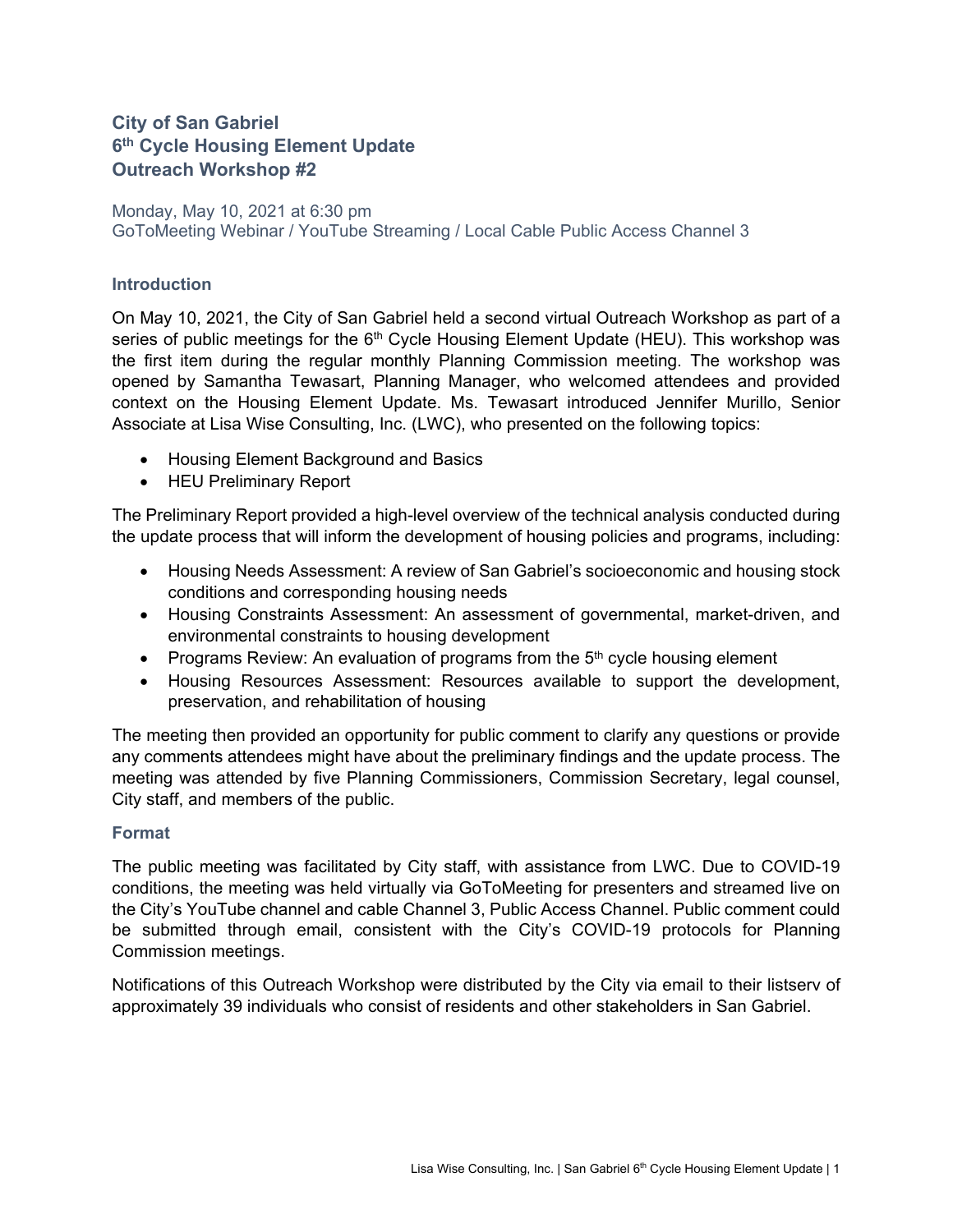The City also emailed housing stakeholders and organizations soliciting participation in the Housing Element update process and encouraging attendance at this virtual workshop. Email recipients included:

- Housing Rights Center
- San Gabriel Valley Habitat for Humanity
- Asian Youth Center
- La Casa de San Gabriel Community Center
- YMCA San Gabriel Valley, Intervale Senior Services
- The East Los Angeles Valley Community Union
- Herald Community Center
- National CORE and Hope Through Housing Foundation
- Los Angeles Homeless Services Authority
- San Gabriel Valley Council of Governments
- Union Station Homeless Services

The meeting was recorded and posted on the City's YouTube channel and the City's Housing Element Update webpage [\(https://www.sangabrielcity.com/1525/Housing-Element-Update-2021-](https://www.sangabrielcity.com/1525/Housing-Element-Update-2021-2029) [2029\)](https://www.sangabrielcity.com/1525/Housing-Element-Update-2021-2029) so it may be viewed at any time. The City's project contact information was included in the presentation to facilitate additional comments or questions being provided at any time via phone or email.

### **Summary of Comments**

The following is a summary of questions and comments received from Planning Commissioners during the Outreach Workshop. There were no additional public comments.

- The City has not yet collected affordable housing fees (fees are due at time of building permit issuance), but affordable housing fees collected by the City in the future would be committed to specific affordable housing projects throughout San Gabriel.
- One Commissioner expressed concern in meeting the City's RHNA through the sites inventory alone. The Housing Element Update team discussed multiple ways the City can provide adequate capacity for its RHNA, including ADU projections and recently permitted and entitled projects.
- The City should explore a variety of housing development types, including lower density multi-family typologies, to meet its housing goals.
- Some strategies to consider in the  $6<sup>th</sup>$  Cycle include increasing investment in connecting people experiencing hardships or overpayment with resources to address their hardships, such as homeownership programs or a way to lower transportation costs for people who need to travel for work.
- One Commissioner inquired whether the Housing Element Update process will include an analysis of the implications of increased density on crime, fire, parking, and other issues. The Housing Element Update process itself does not contain an evaluation of impacts, but any resulting substantial rezoning program to increase density above what is currently outlined in the Zoning Code will trigger an environmental review.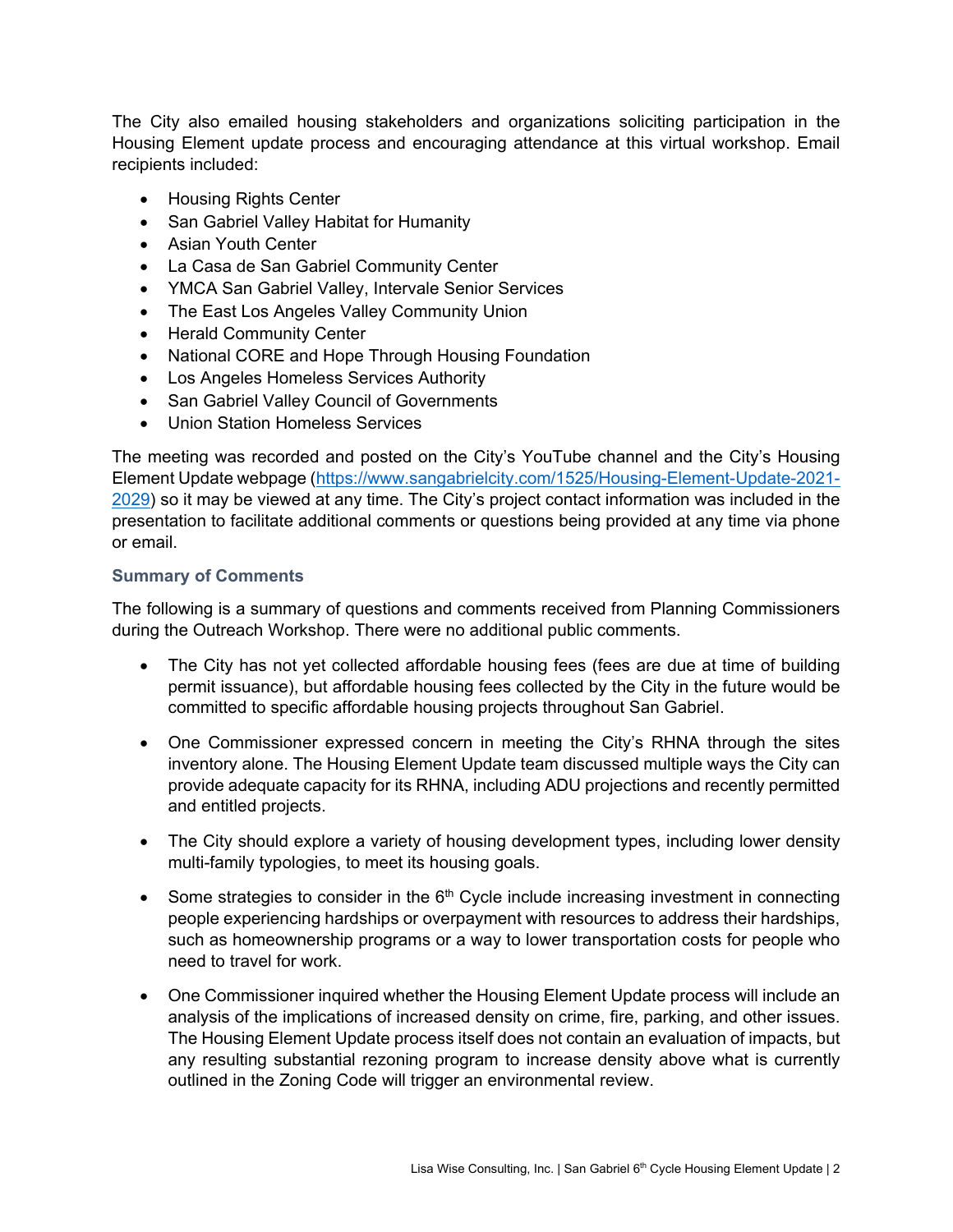• One Commissioner requested clarification on the consequences of not meeting the RHNA. The team clarified the difference between not having a housing element that has been certified by HCD and not being able to meet RHNA targets. The State has increased its level of enforcement for housing element compliance. Jurisdictions that do not have a compliant housing element can be ineligible for State funding opportunities and may have their land use authority limited. On the other hand, the State understands that jurisdictions are not directly responsible for the production of housing and there is a possibility they will not be able to meet RHNA targets despite their best efforts. They must, however, show they are committed to removing regulatory barriers and are generally supportive of proposed housing development.

Comments provided will be incorporated in the updated Housing Element and support the development of policies and programs for the City.

#### **Screenshots**

Screenshots from the Outreach Workshop are included below: